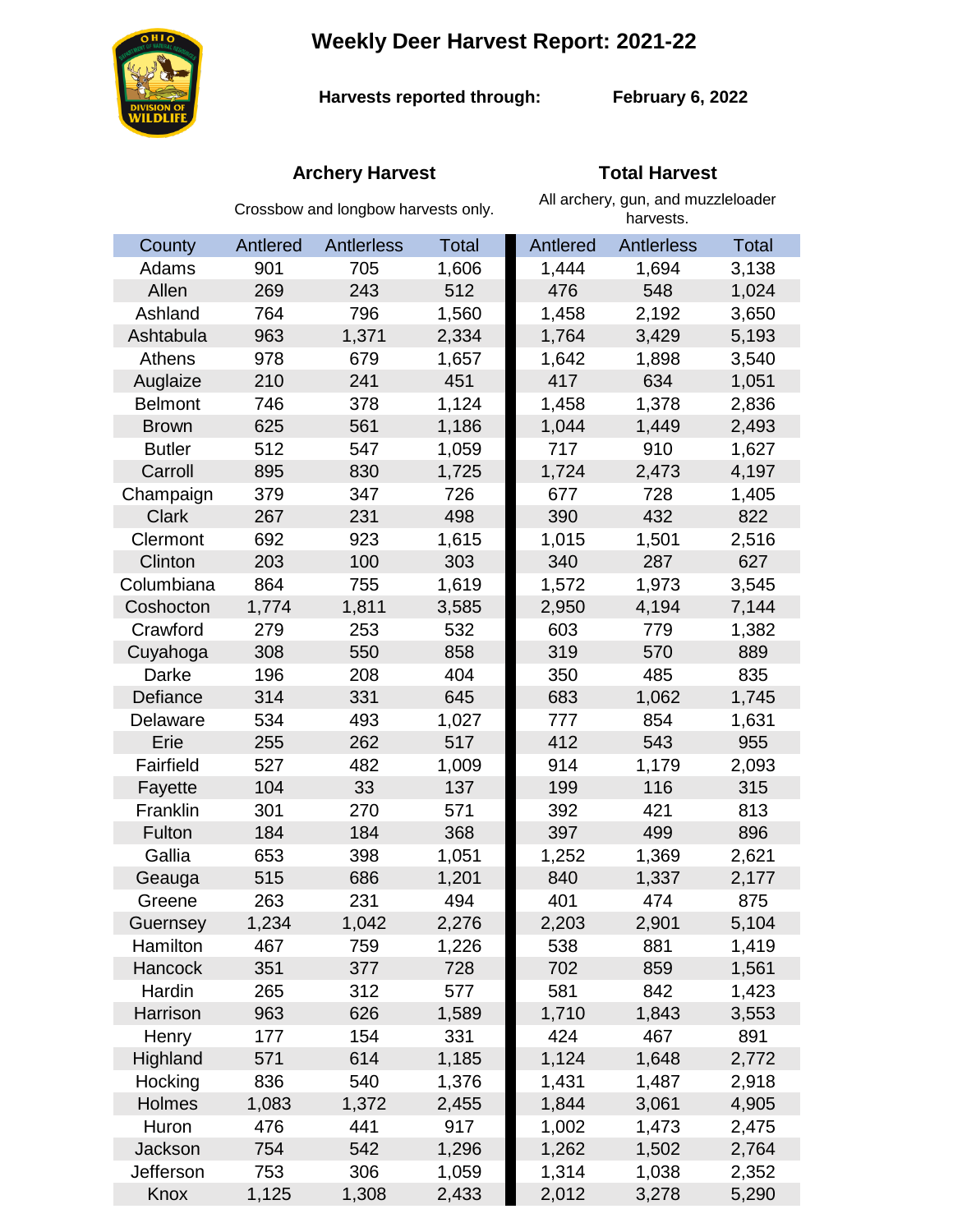# **Weekly Deer Harvest Report: 2021-22**



**Harvests reported through:** 

**February 6, 2022**

## **Archery Harvest Total Harvest**

|               | Crossbow and longbow harvests only. |                   |              | All archery, gun, and muzzleloader<br>harvests. |            |              |  |
|---------------|-------------------------------------|-------------------|--------------|-------------------------------------------------|------------|--------------|--|
| County        | Antlered                            | <b>Antlerless</b> | <b>Total</b> | Antlered                                        | Antlerless | <b>Total</b> |  |
| Lake          | 277                                 | 463               | 740          | 353                                             | 609        | 962          |  |
| Lawrence      | 497                                 | 201               | 698          | 909                                             | 704        | 1,613        |  |
| Licking       | 1,403                               | 1,363             | 2,766        | 2,244                                           | 3,000      | 5,244        |  |
| Logan         | 494                                 | 606               | 1,100        | 864                                             | 1,355      | 2,219        |  |
| Lorain        | 624                                 | 665               | 1,289        | 1,000                                           | 1,374      | 2,374        |  |
| Lucas         | 215                                 | 295               | 510          | 280                                             | 372        | 652          |  |
| Madison       | 181                                 | 141               | 322          | 322                                             | 330        | 652          |  |
| Mahoning      | 603                                 | 615               | 1,218        | 892                                             | 1,218      | 2,110        |  |
| Marion        | 211                                 | 190               | 401          | 470                                             | 516        | 986          |  |
| Medina        | 680                                 | 859               | 1,539        | 1,049                                           | 1,542      | 2,591        |  |
| Meigs         | 834                                 | 633               | 1,467        | 1,506                                           | 1,912      | 3,418        |  |
| Mercer        | 179                                 | 216               | 395          | 382                                             | 549        | 931          |  |
| Miami         | 258                                 | 222               | 480          | 399                                             | 465        | 864          |  |
| Monroe        | 601                                 | 295               | 896          | 1,204                                           | 1,273      | 2,477        |  |
| Montgomery    | 259                                 | 341               | 600          | 352                                             | 514        | 866          |  |
| Morgan        | 795                                 | 522               | 1,317        | 1,422                                           | 1,813      | 3,235        |  |
| <b>Morrow</b> | 451                                 | 413               | 864          | 786                                             | 972        | 1,758        |  |
| Muskingum     | 1,450                               | 968               | 2,418        | 2,497                                           | 2,834      | 5,331        |  |
| Noble         | 802                                 | 576               | 1,378        | 1,393                                           | 1,790      | 3,183        |  |
| Ottawa        | 145                                 | 167               | 312          | 236                                             | 324        | 560          |  |
| Paulding      | 217                                 | 252               | 469          | 521                                             | 748        | 1,269        |  |
| Perry         | 698                                 | 492               | 1,190        | 1,254                                           | 1,476      | 2,730        |  |
| Pickaway      | 174                                 | 128               | 302          | 362                                             | 317        | 679          |  |
| Pike          | 578                                 | 409               | 987          | 923                                             | 939        | 1,862        |  |
| Portage       | 721                                 | 800               | 1,521        | 1,114                                           | 1,546      | 2,660        |  |
| Preble        | 303                                 | 259               | 562          | 498                                             | 562        | 1,060        |  |
| Putnam        | 211                                 | 177               | 388          | 410                                             | 467        | 877          |  |
| Richland      | 932                                 | 952               | 1,884        | 1,567                                           | 2,226      | 3,793        |  |
| Ross          | 838                                 | 637               | 1,475        | 1,442                                           | 1,611      | 3,053        |  |
| Sandusky      | 265                                 | 298               | 563          | 432                                             | 582        | 1,014        |  |
| Scioto        | 632                                 | 463               | 1,095        | 991                                             | 1,130      | 2,121        |  |
| Seneca        | 418                                 | 406               | 824          | 865                                             | 1,199      | 2,064        |  |
| Shelby        | 229                                 | 292               | 521          | 434                                             | 670        | 1,104        |  |
| <b>Stark</b>  | 892                                 | 954               | 1,846        | 1,349                                           | 1,852      | 3,201        |  |
| Summit        | 655                                 | 849               | 1,504        | 763                                             | 1,013      | 1,776        |  |
| Trumbull      | 911                                 | 1,289             | 2,200        | 1,476                                           | 2,518      | 3,994        |  |
| Tuscarawas    | 1,469                               | 1,514             | 2,983        | 2,605                                           | 3,698      | 6,303        |  |
| Union         | 293                                 | 303               | 596          | 511                                             | 625        | 1,136        |  |
| Van Wert      | 134                                 | 108               | 242          | 298                                             | 295        | 593          |  |
| Vinton        | 691                                 | 424               | 1,115        | 1,175                                           | 1,258      | 2,433        |  |
| Warren        | 383                                 | 382               | 765          | 579                                             | 666        | 1,245        |  |
| Washington    | 884                                 | 423               | 1,307        | 1,692                                           | 1,688      | 3,380        |  |